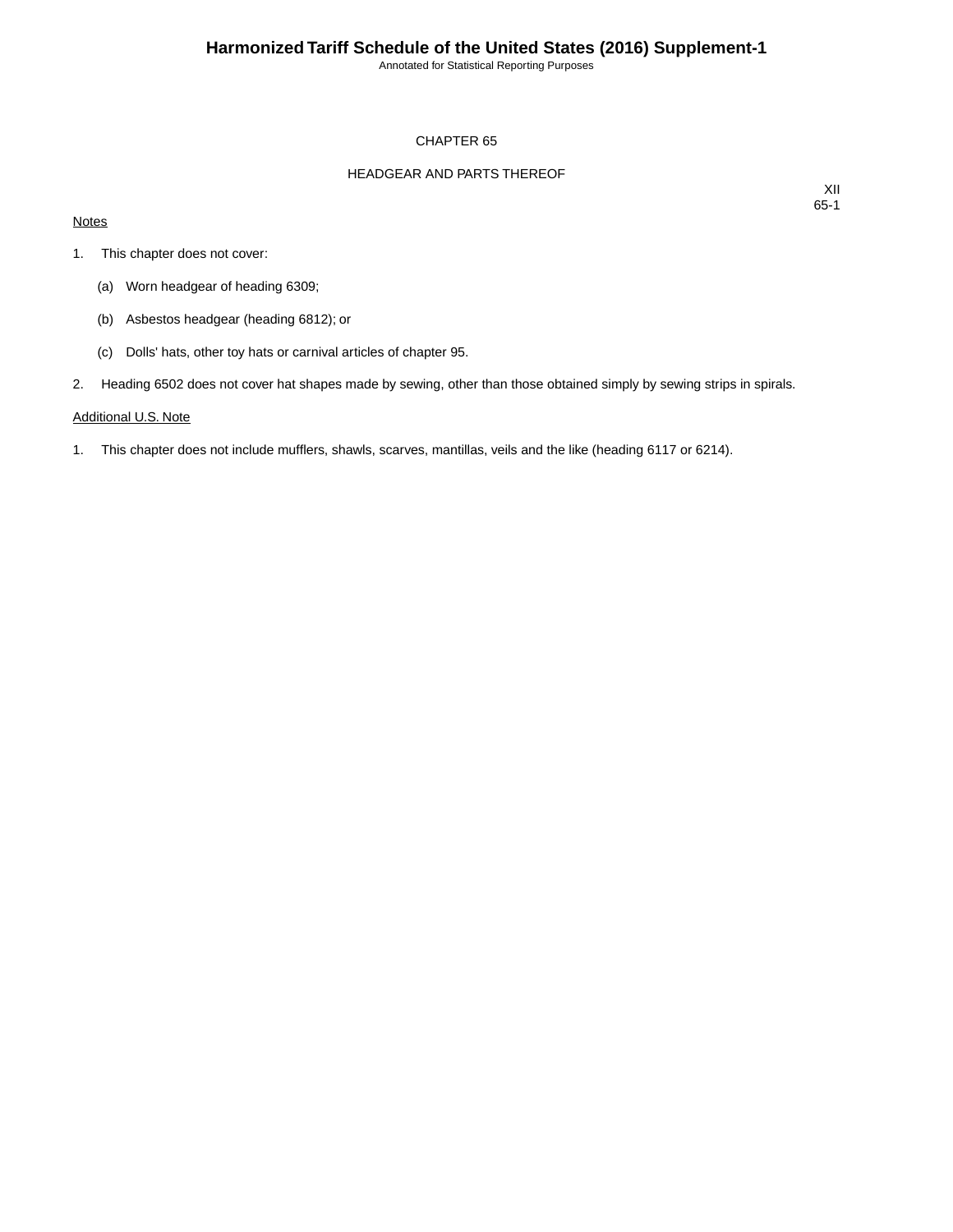Annotated for Statistical Reporting Purposes

| Heading/      | Stat.       |                                                                                                                                                                                                                                                               | Unit           |             | Rates of Duty                                                                                             |                     |
|---------------|-------------|---------------------------------------------------------------------------------------------------------------------------------------------------------------------------------------------------------------------------------------------------------------|----------------|-------------|-----------------------------------------------------------------------------------------------------------|---------------------|
| Subheading    | Suf-<br>fix | <b>Article Description</b>                                                                                                                                                                                                                                    | of<br>Quantity | General     | $\mathbf{1}$<br>Special                                                                                   | 2                   |
| 6501.00       |             | Hat forms, hat bodies and hoods of felt, neither blocked to<br>shape nor with made brims; plateaux and manchons (including<br>slit manchons), of felt:<br>Of fur felt:                                                                                        |                |             |                                                                                                           |                     |
| 6501.00.30 00 |             |                                                                                                                                                                                                                                                               | kg             |             |                                                                                                           | $$16/doz.+$<br>25%  |
| 6501.00.60 00 |             |                                                                                                                                                                                                                                                               | doz<br>kg      |             | 96¢/doz. + 1.4% Free (A, AU, BH,<br>CA, CL, CO, D, E,<br>IL, JO, KR, MA,<br>MX, OM, P, PA,<br>PE, SG)     | $$16/doz.+$<br>25%  |
| 6501.00.90 00 |             |                                                                                                                                                                                                                                                               | kg             | 10.3%       | Free (AU, BH, CA,<br>CL, CO, IL, JO,<br>KR, MA, MX, OM,<br>P, PA, PE, SG)                                 | 88.2¢/kg +<br>55%   |
| 6502.00       |             | Hat shapes, plaited or made by assembling strips of any<br>material, neither blocked to shape, nor with made brims, not<br>lined, nor trimmed:<br>Of vegetable fibers, of unspun fibrous vegetable materials,<br>of paper yarn or of any combination thereof: |                |             |                                                                                                           |                     |
| 6502.00.20 00 |             |                                                                                                                                                                                                                                                               | kg             |             | doz 34¢/doz. + 3.4% Free (A, AU, BH,<br>CA, CL, CO, D, E,<br>IL, JO, KR, MA,<br>MX, OM, P, PA,<br>PE, SG) | $$3$ /doz. + 50%    |
| 6502.00.40 00 |             | Not sewed:                                                                                                                                                                                                                                                    | kg             |             | Free (A, AU, BH,<br>CA, CL, CO, D, E,<br>IL, JO, KR, MA,<br>MX, OM, P, PA,<br>PE, SG)                     | 25%                 |
| 6502.00.60    |             |                                                                                                                                                                                                                                                               |                | <b>Free</b> |                                                                                                           | $25¢/doz. +$<br>25% |
|               | 30          |                                                                                                                                                                                                                                                               |                |             |                                                                                                           |                     |
|               | 60          |                                                                                                                                                                                                                                                               | kg             |             |                                                                                                           |                     |
| 6502.00.90    |             |                                                                                                                                                                                                                                                               | .              | 6.8%        | Free (AU, BH, CA,<br>CL, CO, E <sup>*</sup> , IL, JO,<br>KR, MA, MX, OM,<br>P, PA, PE, SG)                | 90%                 |
|               | 30          |                                                                                                                                                                                                                                                               | doz.<br>kg     |             |                                                                                                           |                     |
|               | 60          |                                                                                                                                                                                                                                                               | doz.<br>kg     |             |                                                                                                           |                     |
|               |             |                                                                                                                                                                                                                                                               |                |             |                                                                                                           |                     |
|               |             |                                                                                                                                                                                                                                                               |                |             |                                                                                                           |                     |
|               |             |                                                                                                                                                                                                                                                               |                |             |                                                                                                           |                     |
|               |             |                                                                                                                                                                                                                                                               |                |             |                                                                                                           |                     |
|               |             |                                                                                                                                                                                                                                                               |                |             |                                                                                                           |                     |
|               |             |                                                                                                                                                                                                                                                               |                |             |                                                                                                           |                     |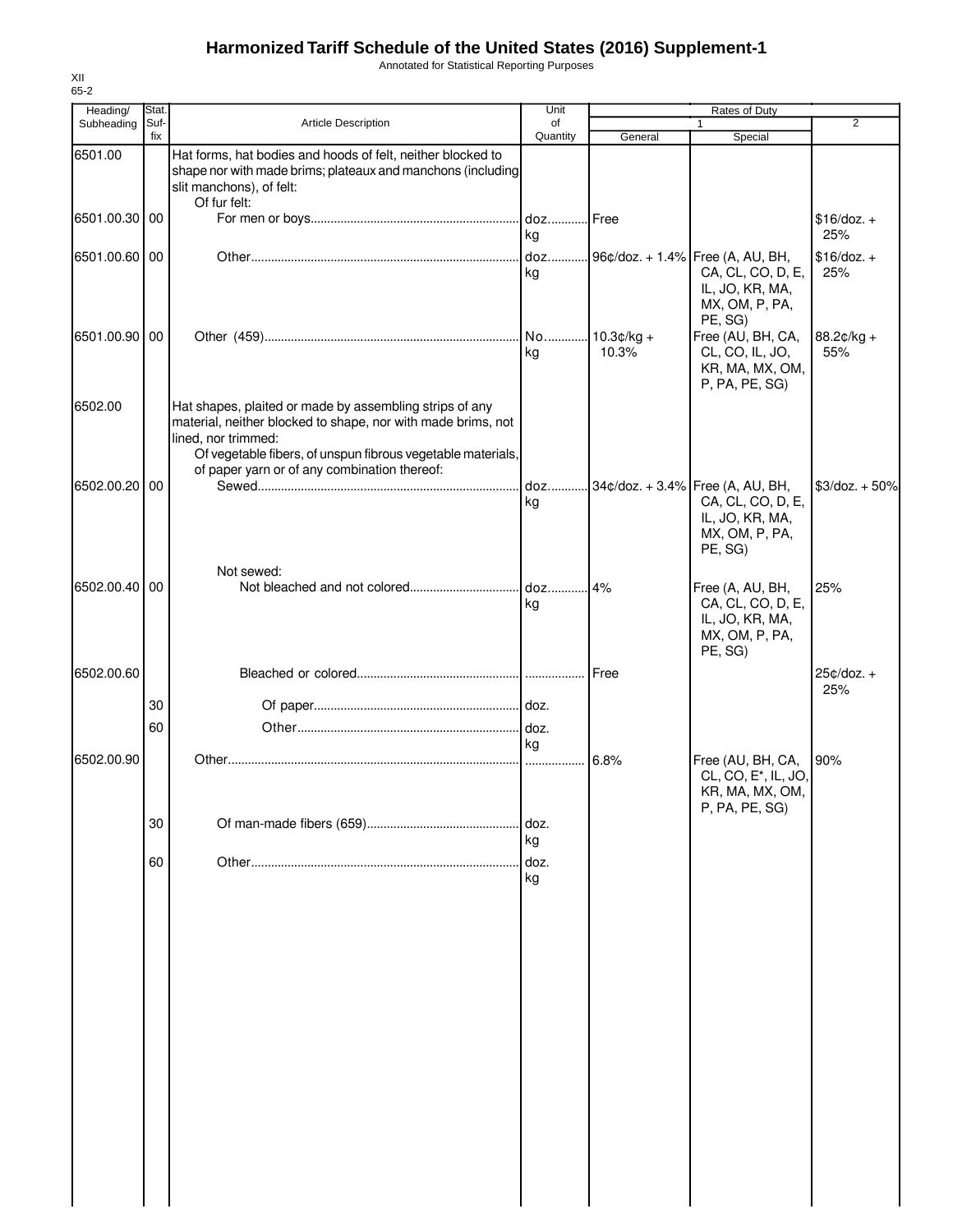Annotated for Statistical Reporting Purposes

| Heading/      | Stat.       |                                                                                                                                                                                                                                            | Unit           |         | Rates of Duty                                                                                           |                        |
|---------------|-------------|--------------------------------------------------------------------------------------------------------------------------------------------------------------------------------------------------------------------------------------------|----------------|---------|---------------------------------------------------------------------------------------------------------|------------------------|
| Subheading    | Suf-<br>fix | <b>Article Description</b>                                                                                                                                                                                                                 | of<br>Quantity | General | 1<br>Special                                                                                            | $\overline{2}$         |
| 6504.00       |             | Hats and other headgear, plaited or made by assembling strips<br>of any material, whether or not lined or trimmed:<br>Of vegetable fibers, of unspun fibrous vegetable materials,                                                          |                |         |                                                                                                         |                        |
| 6504.00.30 00 |             | of paper yarn or of any combination thereof:                                                                                                                                                                                               | kg             |         | Free (A, AU, BH,<br>CA, CL, CO, D, E,<br>IL, JO, KR, MA,<br>MX, OM, P, PA,<br>PE, SG)                   | $$3$ /doz. + 50%       |
| 6504.00.60 00 |             |                                                                                                                                                                                                                                            | doz<br>kg      |         | $94¢/doz. + 4.6%$ Free (A, AU, BH,<br>CA, CL, CO, D, E,<br>IL, JO, KR, MA,<br>MX, OM, P, PA,<br>PE, SG) | $$3.50$ /doz. +<br>50% |
| 6504.00.90    |             |                                                                                                                                                                                                                                            |                | 6.8%    | Free (AU, BH, CA,<br>CL, CO, E <sup>*</sup> , IL, JO,<br>KR, MA, MX, OM,<br>P, PA, PE, SG)              | 90%                    |
|               | 15          | Sewed:                                                                                                                                                                                                                                     | kg             |         |                                                                                                         |                        |
|               | 45          |                                                                                                                                                                                                                                            | doz.<br>kg     |         |                                                                                                         |                        |
|               | 60          | Not sewed:                                                                                                                                                                                                                                 | kg             |         |                                                                                                         |                        |
|               | 75          |                                                                                                                                                                                                                                            | kg             |         |                                                                                                         |                        |
| 6505.00       |             | Hats and other headgear, knitted or crocheted, or made up<br>from lace, felt or other textile fabric, in the piece (but not in<br>strips), whether or not lined or trimmed; hair-nets of any<br>material, whether or not lined or trimmed: |                |         |                                                                                                         |                        |
| 6505.00.01    | 00          |                                                                                                                                                                                                                                            |                |         | Free (A, AU, BH,<br>CA, CL, CO, D, E,<br>IL, JO, KR, MA,<br>MX, OM, P, PA,<br>PE, SG)                   | 20% 1/                 |
|               |             |                                                                                                                                                                                                                                            |                |         |                                                                                                         |                        |

1/ As shown in Pres. Proc. 8771; general rate should be 9.4% and column 2 rate should be 90% based on prior provisions.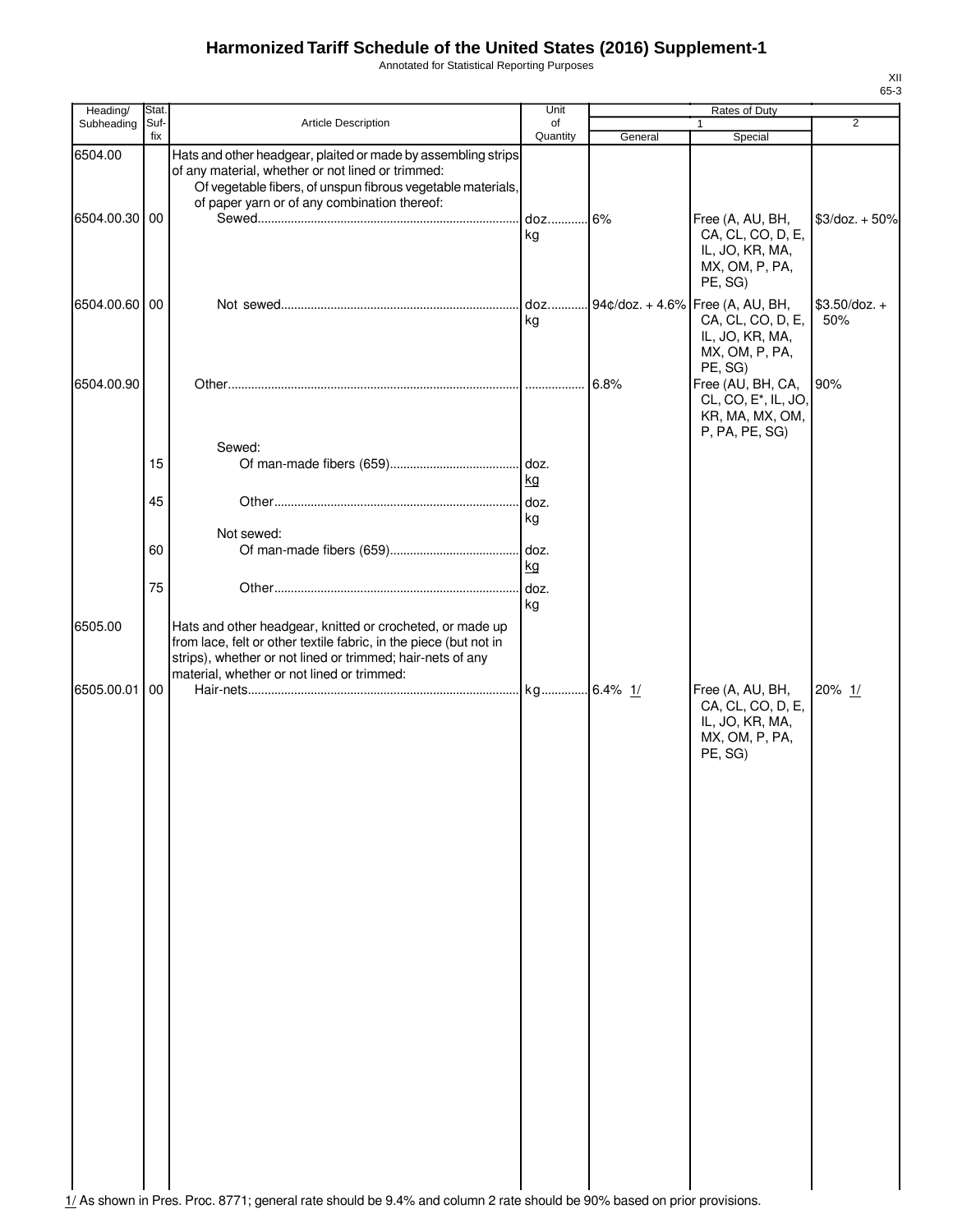Annotated for Statistical Reporting Purposes

| Heading/          | Stat.           |                                                                                                                                                                                                                                                                                                                                                                                                       | Unit           | Rates of Duty    |                                                                                            |                                            |
|-------------------|-----------------|-------------------------------------------------------------------------------------------------------------------------------------------------------------------------------------------------------------------------------------------------------------------------------------------------------------------------------------------------------------------------------------------------------|----------------|------------------|--------------------------------------------------------------------------------------------|--------------------------------------------|
| Subheading        | Suf-<br>fix     | Article Description                                                                                                                                                                                                                                                                                                                                                                                   | of<br>Quantity | General          | $\mathbf{1}$<br>Special                                                                    | 2                                          |
| 6505.00<br>(con.) |                 | Hats and other headgear, knitted or crocheted, or made up<br>from lace, felt or other textile fabric, in the piece (but not in<br>strips), whether or not lined or trimmed; hair-nets of any<br>material, whether or not lined or trimmed: (con.)<br>Other:<br>Felt hats and other felt headgear, made from the hat<br>bodies, hoods or plateaux of heading 6501, whether<br>or not lined or trimmed: |                |                  |                                                                                            |                                            |
| 6505.00.04        | 10 <sup>°</sup> |                                                                                                                                                                                                                                                                                                                                                                                                       |                | Free             |                                                                                            | $$16/doz. +$<br>25%                        |
|                   | 50              |                                                                                                                                                                                                                                                                                                                                                                                                       | kg<br>doz.     |                  |                                                                                            |                                            |
|                   |                 |                                                                                                                                                                                                                                                                                                                                                                                                       | kg             |                  |                                                                                            |                                            |
| 6505.00.08 00     |                 |                                                                                                                                                                                                                                                                                                                                                                                                       | No<br>kg       | $+1.9$ ¢/article | 13.5¢/kg + 6.3% Free (AU, BH, CA,<br>CL, CO, IL, JO,<br>KR, MA, MX, OM,<br>P, PA, PE, SG)  | $88.2¢/kg +$<br>$55% + 12.5$ ¢/<br>article |
|                   |                 | Other:<br>Of cotton, flax or both:                                                                                                                                                                                                                                                                                                                                                                    |                |                  |                                                                                            |                                            |
| 6505.00.15        |                 |                                                                                                                                                                                                                                                                                                                                                                                                       |                |                  | Free (AU, BH, CA,<br>CL, CO, E <sup>*</sup> , IL, JO,<br>KR, MA, MX, OM,<br>P, PA, PE, SG) | 45%                                        |
|                   |                 | Of cotton:                                                                                                                                                                                                                                                                                                                                                                                            |                |                  |                                                                                            |                                            |
|                   | 15              |                                                                                                                                                                                                                                                                                                                                                                                                       | kg             |                  |                                                                                            |                                            |
|                   |                 | Other:                                                                                                                                                                                                                                                                                                                                                                                                |                |                  |                                                                                            |                                            |
|                   | 25              | Visors, and other headgear which                                                                                                                                                                                                                                                                                                                                                                      |                |                  |                                                                                            |                                            |
|                   |                 | provides no covering for the crown                                                                                                                                                                                                                                                                                                                                                                    |                |                  |                                                                                            |                                            |
|                   |                 |                                                                                                                                                                                                                                                                                                                                                                                                       |                |                  |                                                                                            |                                            |
|                   |                 |                                                                                                                                                                                                                                                                                                                                                                                                       | kg             |                  |                                                                                            |                                            |
|                   | 40              |                                                                                                                                                                                                                                                                                                                                                                                                       |                |                  |                                                                                            |                                            |
|                   | 60              |                                                                                                                                                                                                                                                                                                                                                                                                       | kg             |                  |                                                                                            |                                            |
|                   |                 |                                                                                                                                                                                                                                                                                                                                                                                                       | kg             |                  |                                                                                            |                                            |
|                   |                 |                                                                                                                                                                                                                                                                                                                                                                                                       |                |                  |                                                                                            |                                            |
|                   |                 |                                                                                                                                                                                                                                                                                                                                                                                                       |                |                  |                                                                                            |                                            |
|                   |                 |                                                                                                                                                                                                                                                                                                                                                                                                       |                |                  |                                                                                            |                                            |
|                   |                 |                                                                                                                                                                                                                                                                                                                                                                                                       |                |                  |                                                                                            |                                            |
|                   |                 |                                                                                                                                                                                                                                                                                                                                                                                                       |                |                  |                                                                                            |                                            |
|                   |                 |                                                                                                                                                                                                                                                                                                                                                                                                       |                |                  |                                                                                            |                                            |
|                   |                 |                                                                                                                                                                                                                                                                                                                                                                                                       |                |                  |                                                                                            |                                            |
|                   |                 |                                                                                                                                                                                                                                                                                                                                                                                                       |                |                  |                                                                                            |                                            |
|                   |                 |                                                                                                                                                                                                                                                                                                                                                                                                       |                |                  |                                                                                            |                                            |
|                   |                 |                                                                                                                                                                                                                                                                                                                                                                                                       |                |                  |                                                                                            |                                            |
|                   |                 |                                                                                                                                                                                                                                                                                                                                                                                                       |                |                  |                                                                                            |                                            |
|                   |                 |                                                                                                                                                                                                                                                                                                                                                                                                       |                |                  |                                                                                            |                                            |
|                   |                 |                                                                                                                                                                                                                                                                                                                                                                                                       |                |                  |                                                                                            |                                            |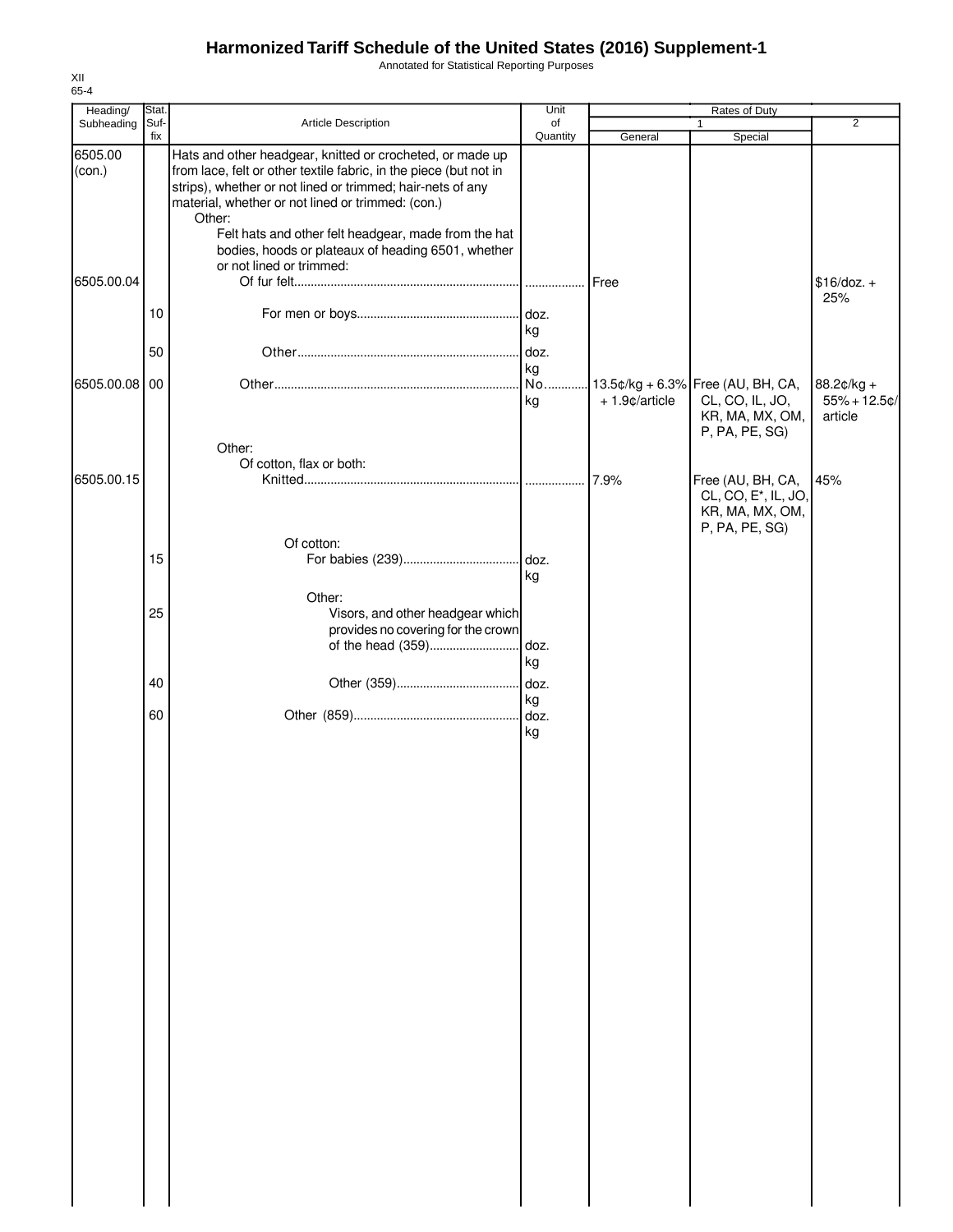Annotated for Statistical Reporting Purposes

| Heading/          | Stat.       |                                                                                                                                                                                                                                                                                                                                        | Unit           |               | Rates of Duty                                                                              |                     |
|-------------------|-------------|----------------------------------------------------------------------------------------------------------------------------------------------------------------------------------------------------------------------------------------------------------------------------------------------------------------------------------------|----------------|---------------|--------------------------------------------------------------------------------------------|---------------------|
| Subheading        | Suf-<br>fix | <b>Article Description</b>                                                                                                                                                                                                                                                                                                             | οf<br>Quantity | General       | 1<br>Special                                                                               | $\overline{2}$      |
| 6505.00<br>(con.) |             | Hats and other headgear, knitted or crocheted, or made up<br>from lace, felt or other textile fabric, in the piece (but not in<br>strips), whether or not lined or trimmed; hair-nets of any<br>material, whether or not lined or trimmed: (con.)<br>Other: (con.)<br>Other: (con.)<br>Of cotton, flax or both: (con.)<br>Not knitted: |                |               |                                                                                            |                     |
| 6505.00.20        |             | Certified hand-loomed and folklore                                                                                                                                                                                                                                                                                                     |                |               | Free (AU, BH, CA,<br>CL, CO, E*, IL, JO,<br>KR, MA, MX, OM,<br>P, PA, PE, SG)              | 37.5%               |
|                   | 30          |                                                                                                                                                                                                                                                                                                                                        | doz.<br>kg     |               |                                                                                            |                     |
|                   | 60          |                                                                                                                                                                                                                                                                                                                                        | kg             |               |                                                                                            |                     |
| 6505.00.25        |             |                                                                                                                                                                                                                                                                                                                                        | .              | 7.5%          | Free (AU, BH, CA,<br>CL, CO, E <sup>*</sup> , IL, JO,<br>KR, MA, MX, OM,<br>P, PA, PE, SG) | 37.5%               |
|                   | 45<br>90    | Visors, and other headgear of cotton<br>which provides no covering for the                                                                                                                                                                                                                                                             | kg<br>doz.     |               |                                                                                            |                     |
| 6505.00.30        |             | Of wool:<br>Knitted or crocheted or made up from knitted                                                                                                                                                                                                                                                                               | kg             |               | 25.4¢/kg + 7.7% Free (AU, BH, CA,<br>CL, CO, IL, JO,                                       | $$1.10/kg +$<br>50% |
|                   | 30          |                                                                                                                                                                                                                                                                                                                                        | doz.<br>kg     |               | KR, MA, MX, OM,<br>P, PA, PE, SG)                                                          |                     |
|                   | 45          | Other:<br>Visors, and other headgear which<br>provides no covering for the crown of                                                                                                                                                                                                                                                    | kg             |               |                                                                                            |                     |
|                   | 90          |                                                                                                                                                                                                                                                                                                                                        | doz.<br>kg     |               |                                                                                            |                     |
| 6505.00.40        |             |                                                                                                                                                                                                                                                                                                                                        | .              | 31¢/kg + 7.9% | Free (AU, BH, CA,<br>CL, CO, IL, JO,<br>KR, MA, MX, OM,<br>P, PA, PE, SG)                  | $$1.10/kg +$<br>50% |
|                   | 30          |                                                                                                                                                                                                                                                                                                                                        | doz.<br>kg     |               |                                                                                            |                     |
|                   | 45          | Other:<br>Visors, and other headgear which<br>provides no covering for the crown of                                                                                                                                                                                                                                                    | doz.<br>kg     |               |                                                                                            |                     |
|                   | 90          |                                                                                                                                                                                                                                                                                                                                        | doz.<br>kg     |               |                                                                                            |                     |
|                   |             |                                                                                                                                                                                                                                                                                                                                        |                |               |                                                                                            |                     |
|                   |             |                                                                                                                                                                                                                                                                                                                                        |                |               |                                                                                            |                     |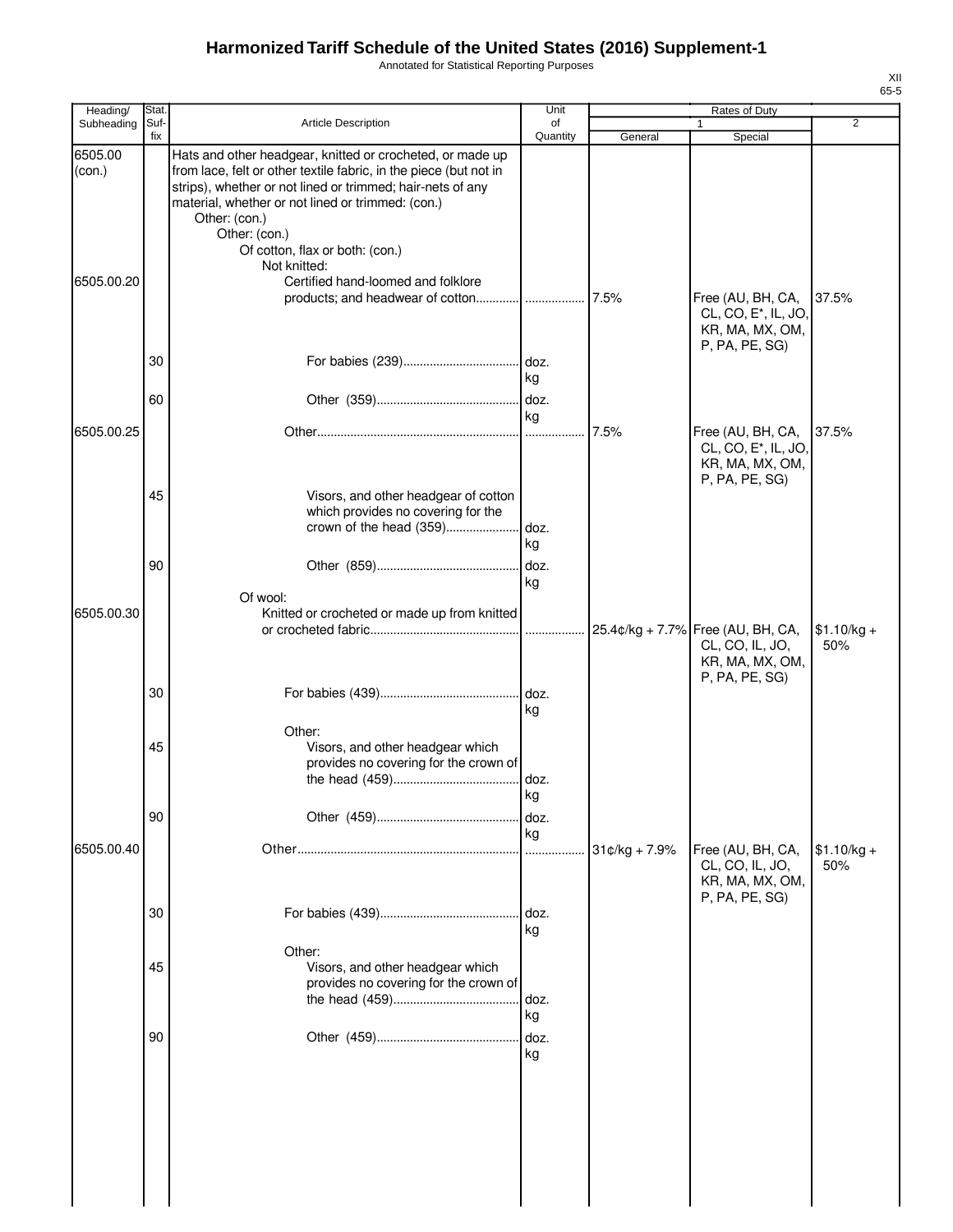Annotated for Statistical Reporting Purposes

| Heading/          | Stat.       |                                                                                                                                                                                                                                                                                     | Unit       |             | Rates of Duty                                                             |                   |
|-------------------|-------------|-------------------------------------------------------------------------------------------------------------------------------------------------------------------------------------------------------------------------------------------------------------------------------------|------------|-------------|---------------------------------------------------------------------------|-------------------|
| Subheading        | Suf-<br>fix | Article Description                                                                                                                                                                                                                                                                 | of         |             |                                                                           | $\overline{2}$    |
|                   |             |                                                                                                                                                                                                                                                                                     | Quantity   | General     | Special                                                                   |                   |
| 6505.00<br>(con.) |             | Hats and other headgear, knitted or crocheted, or made up<br>from lace, felt or other textile fabric, in the piece (but not in<br>strips), whether or not lined or trimmed; hair-nets of any<br>material, whether or not lined or trimmed: (con.)<br>Other: (con.)<br>Other: (con.) |            |             |                                                                           |                   |
|                   |             | Of man-made fibers:<br>Knitted or crocheted or made up from knitted<br>or crocheted fabric:                                                                                                                                                                                         |            |             |                                                                           |                   |
| 6505.00.50        |             |                                                                                                                                                                                                                                                                                     |            |             | Free (AU, BH, CA,<br>CL, CO, IL, JO,<br>KR, MA, MX, OM,<br>P, PA, PE, SG) | 90%               |
|                   | 30          |                                                                                                                                                                                                                                                                                     | kg         |             |                                                                           |                   |
|                   | 45          | Other:<br>Visors, and other headgear which<br>provides no covering for the crown<br>of the head (659)                                                                                                                                                                               | doz.<br>kg |             |                                                                           |                   |
|                   | 90          |                                                                                                                                                                                                                                                                                     | doz.<br>kg |             |                                                                           |                   |
| 6505.00.60        |             |                                                                                                                                                                                                                                                                                     |            | 20¢/kg + 7% | Free (AU, BH, CA,<br>CL, CO, IL, JO,<br>KR, MA, MX, OM,<br>P, PA, PE, SG) | 99.2¢/kg +<br>65% |
|                   | 30          |                                                                                                                                                                                                                                                                                     | kg         |             |                                                                           |                   |
|                   | 40          | Other:<br>Containing 23 percent or more by<br>weight of wool or fine animal hair                                                                                                                                                                                                    | doz.<br>kg |             |                                                                           |                   |
|                   | 45          | Other:<br>Visors, and other headgear<br>which provides no covering for<br>the crown of the head                                                                                                                                                                                     | . doz.     |             |                                                                           |                   |
|                   | 90          | Other (659)                                                                                                                                                                                                                                                                         | kg<br>doz. |             |                                                                           |                   |
|                   |             |                                                                                                                                                                                                                                                                                     | kg         |             |                                                                           |                   |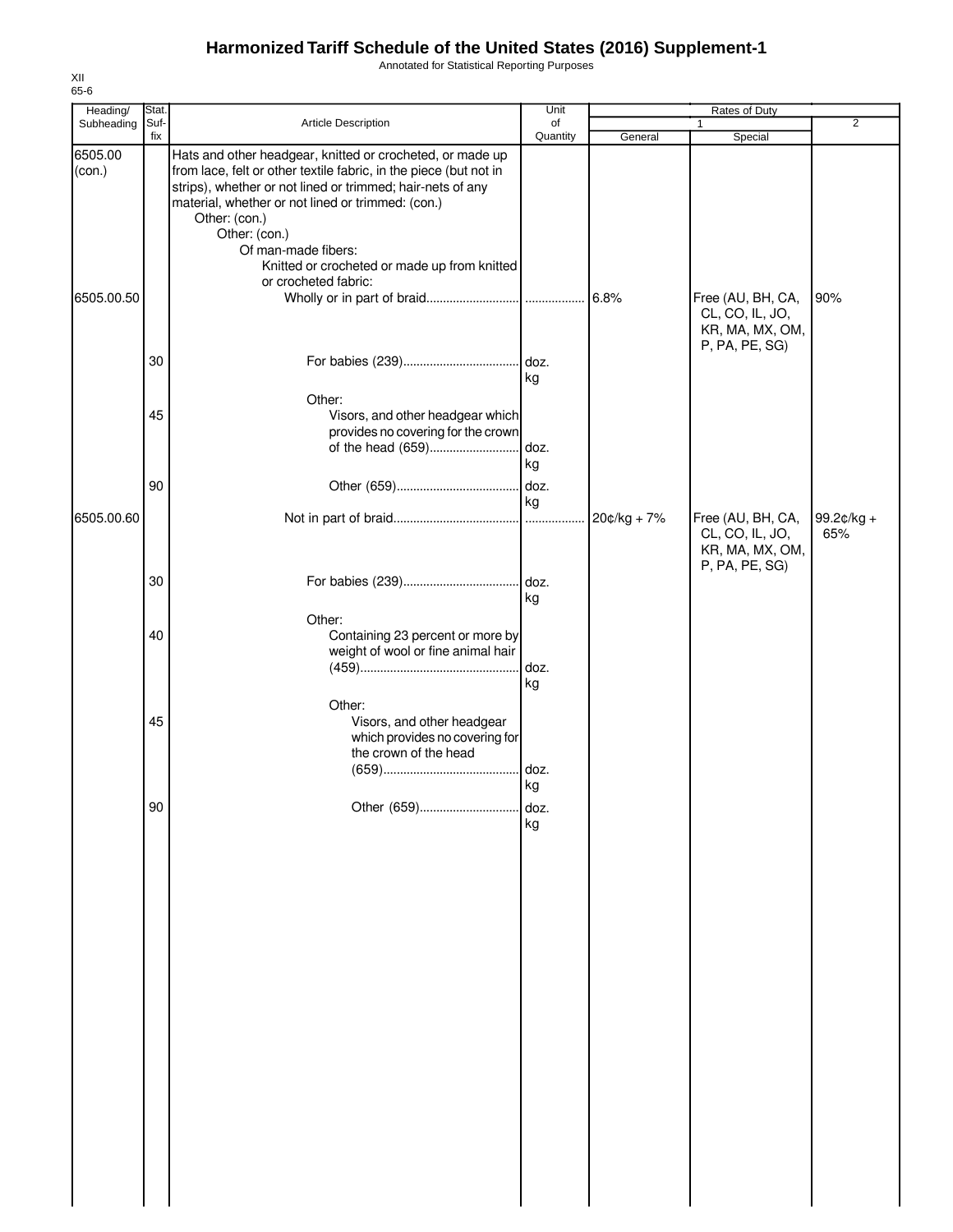Annotated for Statistical Reporting Purposes

| Heading/   | Stat. |                                                                                                                                 | Unit       | Rates of Duty |                                      |                |  |
|------------|-------|---------------------------------------------------------------------------------------------------------------------------------|------------|---------------|--------------------------------------|----------------|--|
| Subheading | Suf-  | Article Description                                                                                                             | of         |               | 1                                    | $\overline{2}$ |  |
| 6505.00    | fix   | Hats and other headgear, knitted or crocheted, or made up                                                                       | Quantity   | General       | Special                              |                |  |
| (con.)     |       | from lace, felt or other textile fabric, in the piece (but not in<br>strips), whether or not lined or trimmed; hair-nets of any |            |               |                                      |                |  |
|            |       | material, whether or not lined or trimmed: (con.)<br>Other: (con.)                                                              |            |               |                                      |                |  |
|            |       | Other: (con.)<br>Of man-made fibers: (con.)                                                                                     |            |               |                                      |                |  |
|            |       | Other:                                                                                                                          |            |               |                                      |                |  |
| 6505.00.70 |       |                                                                                                                                 |            |               | Free (AU, BH, CA,<br>CL, CO, IL, JO, | 90%            |  |
|            |       |                                                                                                                                 |            |               | KR, MA, MX, OM,                      |                |  |
|            | 30    |                                                                                                                                 |            |               | P, PA, PE, SG)                       |                |  |
|            |       |                                                                                                                                 | kg         |               |                                      |                |  |
|            | 45    | Other:<br>Visors, and other headgear which                                                                                      |            |               |                                      |                |  |
|            |       | provides no covering for the crown                                                                                              |            |               |                                      |                |  |
|            |       | of the head (659)                                                                                                               | doz.<br>kg |               |                                      |                |  |
|            | 90    |                                                                                                                                 |            |               |                                      |                |  |
| 6505.00.80 |       |                                                                                                                                 | kg         |               | 18.7¢/kg + 6.8% Free (AU, BH, CA,    | 99.2¢/kg +     |  |
|            |       |                                                                                                                                 |            |               | CL, CO, IL, JO,                      | 65%            |  |
|            |       |                                                                                                                                 |            |               | KR, MA, MX, OM,<br>P, PA, PE, SG)    |                |  |
|            | 15    | Nonwoven disposable headgear                                                                                                    |            |               |                                      |                |  |
|            |       | without peaks or visors                                                                                                         | doz.<br>kg |               |                                      |                |  |
|            |       | Other:                                                                                                                          |            |               |                                      |                |  |
|            | 45    | For babies (239)                                                                                                                | doz.<br>kg |               |                                      |                |  |
|            |       | Other:                                                                                                                          |            |               |                                      |                |  |
|            | 50    | Visors, and other headgear<br>which provides no covering for                                                                    |            |               |                                      |                |  |
|            |       | the crown of the head                                                                                                           |            |               |                                      |                |  |
|            |       |                                                                                                                                 | kg         |               |                                      |                |  |
|            | 90    | Other (659)                                                                                                                     | doz.       |               |                                      |                |  |
|            |       |                                                                                                                                 | kg         |               |                                      |                |  |
|            |       |                                                                                                                                 |            |               |                                      |                |  |
|            |       |                                                                                                                                 |            |               |                                      |                |  |
|            |       |                                                                                                                                 |            |               |                                      |                |  |
|            |       |                                                                                                                                 |            |               |                                      |                |  |
|            |       |                                                                                                                                 |            |               |                                      |                |  |
|            |       |                                                                                                                                 |            |               |                                      |                |  |
|            |       |                                                                                                                                 |            |               |                                      |                |  |
|            |       |                                                                                                                                 |            |               |                                      |                |  |
|            |       |                                                                                                                                 |            |               |                                      |                |  |
|            |       |                                                                                                                                 |            |               |                                      |                |  |
|            |       |                                                                                                                                 |            |               |                                      |                |  |
|            |       |                                                                                                                                 |            |               |                                      |                |  |
|            |       |                                                                                                                                 |            |               |                                      |                |  |
|            |       |                                                                                                                                 |            |               |                                      |                |  |
|            |       |                                                                                                                                 |            |               |                                      |                |  |
|            |       |                                                                                                                                 |            |               |                                      |                |  |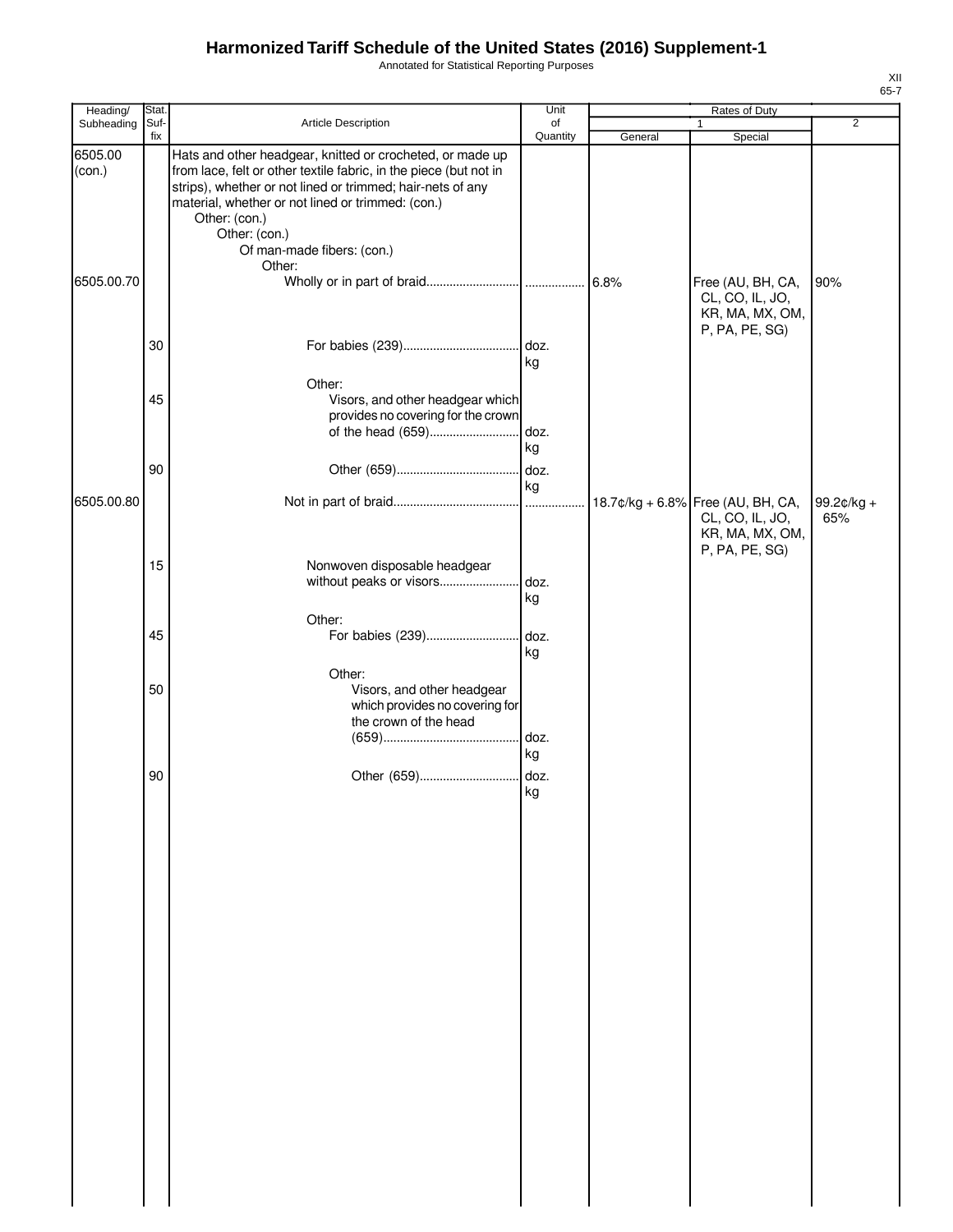Annotated for Statistical Reporting Purposes

| Heading/          | Stat. |                                                                                                                                                                                                                                                                    | Unit       | Rates of Duty |                                                                         |                   |  |
|-------------------|-------|--------------------------------------------------------------------------------------------------------------------------------------------------------------------------------------------------------------------------------------------------------------------|------------|---------------|-------------------------------------------------------------------------|-------------------|--|
| Subheading        | Suf-  | Article Description                                                                                                                                                                                                                                                | of         |               | $\mathbf{1}$                                                            | $\overline{2}$    |  |
| 6505.00<br>(con.) | fix   | Hats and other headgear, knitted or crocheted, or made up<br>from lace, felt or other textile fabric, in the piece (but not in<br>strips), whether or not lined or trimmed; hair-nets of any<br>material, whether or not lined or trimmed: (con.)<br>Other: (con.) | Quantity   | General       | Special                                                                 |                   |  |
| 6505.00.90        |       | Other: (con.)                                                                                                                                                                                                                                                      |            |               | 20.7¢/kg + 7.5% Free (AU, BH, CA,<br>CL, CO, IL, JO,<br>KR, MA, MX, OM, | 99.2¢/kg +<br>65% |  |
|                   | 30    | Containing 70 percent or more by weight of                                                                                                                                                                                                                         | doz.<br>kg |               | P, PA, PE, SG) 1/                                                       |                   |  |
|                   | 45    | Other:                                                                                                                                                                                                                                                             | kg         |               |                                                                         |                   |  |
|                   | 50    | Other:                                                                                                                                                                                                                                                             | doz.<br>kg |               |                                                                         |                   |  |
|                   | 76    | Of unspun vegetable fibers                                                                                                                                                                                                                                         | doz.<br>kg |               |                                                                         |                   |  |
|                   | 89    |                                                                                                                                                                                                                                                                    | kg         |               |                                                                         |                   |  |
|                   |       |                                                                                                                                                                                                                                                                    |            |               |                                                                         |                   |  |
|                   |       |                                                                                                                                                                                                                                                                    |            |               |                                                                         |                   |  |